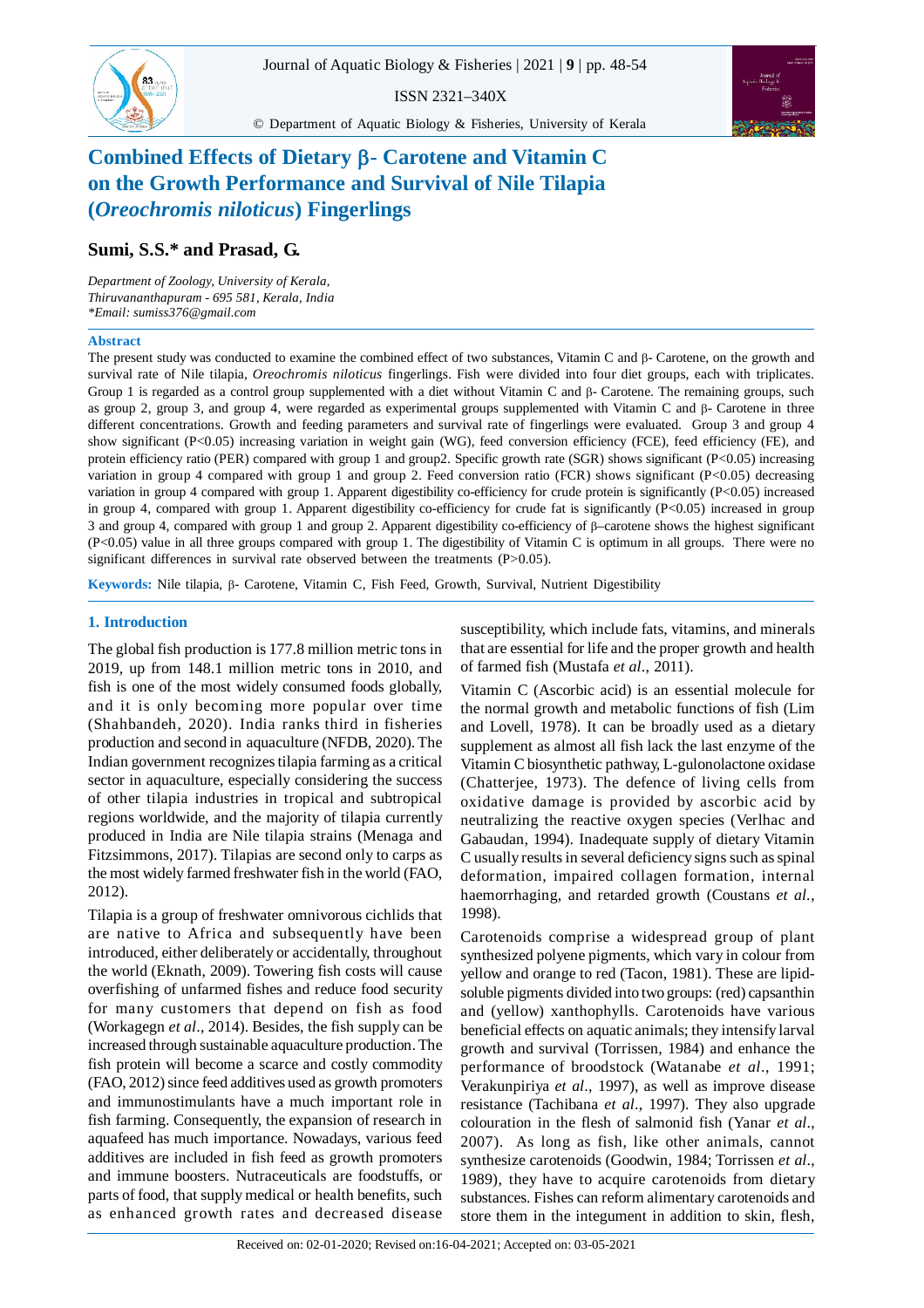gonads, kidney, liver, intestines, and only in tiny quantity in the brain. Unfarmed carnivore fish obtain most of their carotenoids by feeding on small crustaceans and other vertebrates previously fed on algae. However, when fish are deprived of their natural food sources under rearing conditions, dietary supplementation of carotenoids is necessary.  $\beta$ - Carotene is one of the carotenoids (Kelestemur and Coban, 2016), which is the dimer of vitamin A and has been shown to have positive effects on various physiological and immunological parameters in humans and other vertebrates (Mustafa *et al*., 2013).

The mixed application of vitamins in feeds has also given better benefits to overcome growth retardation and disease problems. The present study was depicted to examine the combined effect of different dietary levels of Vitamin C  $(L-Ascorbic acid)$  and  $\beta$ - Carotene on the growth parameters and survival status of Nile tilapia *(Oreochromis niloticus*) fingerlings.

## **2. Materials and Methods**

#### **2.1. Experimental system and experimental fish**

*Oreochromis niloticus* fingerlings were purchased from a fish hatchery situated in Alappuzha District, Kerala, and transported to the laboratory in aerated plastic bags. The fish were permitted to acclimatize for 2 weeks at laboratory conditions and then used for experiments. The weight of the animals ranged  $5.61\pm0.109$ g. The experiments were carried out in glass tanks of 250 L capacity containing tap water. Each culture tank is maintained with 200 L of water throughout the experimental period, and the 80 L of water in each tank was changed on alternate days.

The study was conducted over 60 days to evaluate the efficacy of β- Carotene and Vitamin C in Nile tilapia (*O*. *niloticus)* fingerlings. One hundred and twenty *O. niloticus* fingerlings were divided into four equal groups. Ten fish were selected randomly into triplicate tanks for each dietary group with near-uniform biomass. All experimental fish were acclimated to the basal diet for 2 weeks before starting the growth trial. Four types of diets were prepared. The daily feed allowance was 3% of body weight per day. The experimental fishes were fed twice a day for 60 days. After seven days of the feeding trial, faecal matter was collected from week 2 to the experimental period. An excess amount of feed was collected one hour after each feeding, and then the faecal matter was collected by siphoning. To reduce the nutrient leaching in faecal matter, only fresh and intact faecal matter was collected. Faecal matter collected from a single tank was pooled each day and dried at 80 °C. Then it was used for proximate analysis. Fish were evaluated for growth performance and survival rate.

## **2.2. Diet formulation**

Four types of diets were formulated for the experiment (Table 1). The group 1 diet was considered a basal diet devoid of Vitamin C and  $\beta$ -Carotene. The other three test diets were added with Vitamin C and  $\beta$ -Carotene in the following concentration. Group 2 diet contain  $\beta$ - Carotene 60mg/kg and Vitamin C 4000 mg/kg, group 3 diet contain  $\beta$ - Carotene 80mg/kg and Vitamin C 6000 mg/kg and group 4 diet contain  $\beta$ -Carotene 100mg/kg and Vitamin C 8000 mg/kg levels respectively. Fish meal, yellow corn, soybean meal, wheat bran, and cod liver oil were purchased from the local market.  $\beta$ - Carotene and Vitamin C (L ascorbic acid) were obtained from the Associated Scientific Company, Thiruvananthapuram. The diets were processed by blending the dry ingredients into a homogeneous mixture. All the powdered ingredients and vitamin-mineral premix were kneaded into a dough using the required amount of water. Vitamin C (L- Ascorbic acid) was added to the dough.  $\beta$ - Carotenewas dissolved in cod liver oil and mixed with dough very well. After that, the dough was pelleted using a noodle-making machine through a mesh at 2 mm diameter in size. The resulting pellet was dried at 60°C for 12 hours and stored in an airtight container. The chemical compositions of the experimental and basal diets are presented in Table 1.

#### **2.3. Water quality**

The water quality parameters of the control and experimental tanks were measured individually. The temperature was recorded daily using a mercury thermometer. Dissolved oxygen (DO) was measured by the Winkler method (Winkler, 1888) and pH using a pH meter. Nitrite- N was measured at weekly intervals according to APHA, AWWA, and WPCF (1985).

#### **2.4. Evaluation of growth parameters and survival**

At the end of the experimental period, the fishes were fasted for 24 h before harvest. The mean body weight was measured. Based on recording the weight of each fish, Weight Gain (WG g), Weight Gain in percentage (WG p), Specific Growth Rate (SGR), Feed Conversion Ratio (FCR), Feed Conversion Efficiency (FCE), Feed Efficiency (FE), Protein Efficiency Ratio (PER) and survival (%) (SR) were calculated using the following equations:

Weight Gain  $(g)$  = final body weight  $(g)$  - initial body weight (g)

Weight Gain percentage  $= 100 \times$  (final body weight (g) initial body weight  $(g)$  ÷ initial body weight  $(g)$ 

SGR (%) =  $100 \times$  (ln final weight (g) -ln initial weight  $(g)$  ÷ total duration of the experiment

 $FCR = feed$  given  $(g) \div weight$  gain  $(g)$ 

FCE= weight gain  $(g) \div$  feed given  $(g)$ 

FE=Wet body weight gain  $(g) \div$  total dry feed consumed  $(g)$ PER = body weight gain (g)  $\div$  crude protein in the feed (g) Survival (%) =  $100 \times$  [(Initial number of fish – Final number of fish)/initial number of fish]

#### **2.5. Proximate composition analysis**

Crude protein, crude fat, ash, and moisture contents in feed ingredients, diets, faecal matter, and whole-body fish samples were determined (AOAC, 1995). Crude protein content was measured by the Kjeldahl method (N×6.25). Fat content was measured by the Soxhlet method. Moisture content was estimated by the drying method, using an oven at 105<sup>0</sup>C. Ash content was estimated by the method of combustion, using a muffle furnace at 550°C. Acidinsoluble ash content was examined by using the muffle furnace at 550°C after acid digestion. Acid-insoluble ash was used as an endogenous indicator, the Vitamin C content of diets and faecal matter were spectrophotometrically determined (Kapur, 2012), and  $\beta$ -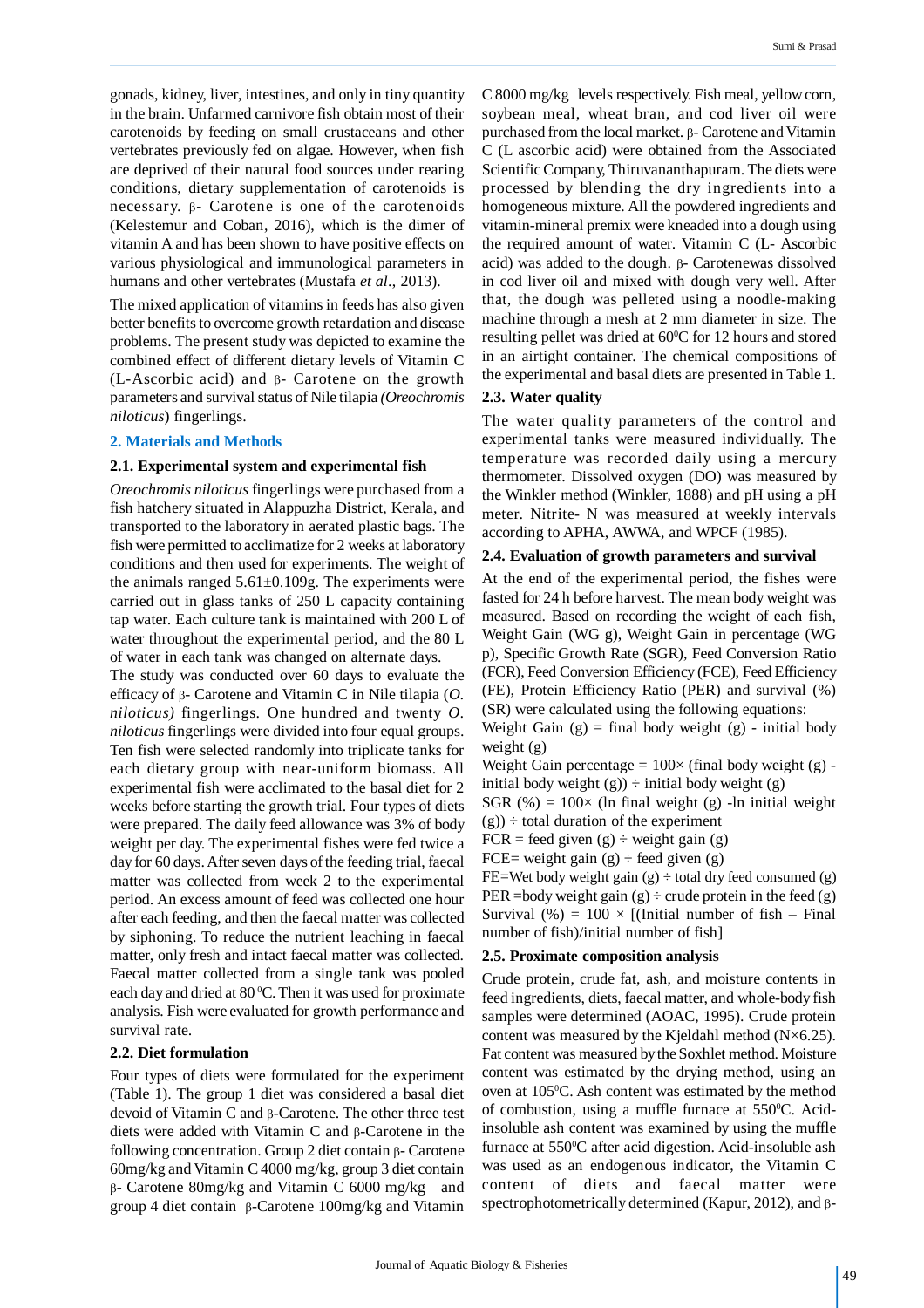| Ingredients (Gram %)      |                                  | Diets at different B-carotene and vitamin C concentration ratio |                                |                                 |  |
|---------------------------|----------------------------------|-----------------------------------------------------------------|--------------------------------|---------------------------------|--|
|                           | Group1                           | Group <sub>2</sub>                                              | Group3                         | Group4                          |  |
| Fish meal                 | 15                               | 15                                                              | 15                             | 15                              |  |
| Soybean meal              | 32                               | 32                                                              | 32                             | 32                              |  |
| Yellow corn               | 20                               | 20                                                              | 20                             | 20                              |  |
| Wheat bran                | 28                               | 27.594                                                          | 27.392                         | 27.19                           |  |
| Vitamin and mineral mix   | $\overline{c}$                   | 2                                                               | 2                              | 2                               |  |
| Cod liver oil             | 3                                | 3                                                               | 3                              | 3                               |  |
| $\beta$ -carotene         |                                  | 0.006                                                           | 0.008                          | 0.01                            |  |
| vitamin C                 |                                  | 0.4                                                             | 0.6                            | 0.8                             |  |
| Total                     | 100                              | 100                                                             | 100                            | 100                             |  |
| Proximate composition (%) |                                  |                                                                 |                                |                                 |  |
| Crude protein             | $32.75 \pm 0.856^a$              | 32.75 $\pm$ 0.057 a                                             | 32.78 $\pm$ 0.033 $\mathrm{a}$ | $32.83 \pm 0.072$ <sup>a</sup>  |  |
| Crude fat                 | 6.66 $\pm$ 0.088 $^{\circ}$      | $6.73 \pm 0.12$ <sup>a</sup>                                    | $6.63 \pm 0.133$ <sup>a</sup>  | $6.63 \pm 0.088$ <sup>a</sup>   |  |
| moisture                  | $8.7 \pm 0.057$ <sup>a</sup>     | $8.76 \pm 0.066$ <sup>a</sup>                                   | $8.80 \pm 0.00$ <sup>a</sup>   | $8.80 \pm 0.057$ <sup>a</sup>   |  |
| Dry matter                | 91.30 $\pm$ 0.057 $\mathrm{^a}$  | 91.23 $\pm$ 0.066 $^{\circ}$                                    | $91.2 \pm 0.00$ <sup>a</sup>   | 91.20 $\pm$ 0.057 $^{\circ}$    |  |
| ash                       | $7.73 \pm 0.12$ <sup>a</sup>     | $7.66 \pm 0.088$ <sup>a</sup>                                   | $7.70 \pm 0.10$ <sup>a</sup>   | $7.53 \pm 0.033$ <sup>a</sup>   |  |
| $\beta$ -carotene         | $0.00 \pm 00$ <sup>a</sup>       | $0.0059 \pm 00^{b}$                                             | $0.0084 \pm 0$ c               | $0.0098 \pm 00$ <sup>d</sup>    |  |
| Vitamin C                 | $0.0037 \pm 0.0006$ <sup>a</sup> | $0.406 \pm 0.0024$                                              | $0.606 \pm 0.0016$ c           | $0.806 \pm 0.0021$ <sup>d</sup> |  |

|  | Table 1. Ingredients and composition of basal and test diet |  |  |  |
|--|-------------------------------------------------------------|--|--|--|
|  |                                                             |  |  |  |

Values are mean  $\pm$  S.E. Values with different superscript letters at the same row are significant at p<0.05 (ANOVA). Mineral mixture (Agrimin<sup>R</sup> FORTE, virbac India) contains (nutritional value per kg): Vitamin A, 700000 I.U.; Vitamin D3, 70000 I.U., Vitamin E, 250 mg; Co, 150 mg; Cu, 1200 mg; I, 325 mg; Fe, 1500 mg; Mg, 6000 mg; K, 100 mg; Na, 5.9 mg; Mn, 1500 mg; S, 0.72%, Zn, 9600 mg; DL- Methionine, 1000 mg; Ca, 25.5 %; P, 12.75%.

Carotene content was spectrophometrically determined (Kelestemur and Coban, 2016; Metusalach *et al*., 1997; Amara *et al*., 2004).

The apparent digestibility co- efficients (ADCs) of the diets for dry matter, crude protein, crude fat,  $\beta$  carotene, and vitamin C were calculated according to the following equation (Spyridakis *et al*., 1989):

ADC (%) =  $100-100 \times (Nf)/(Nd) \times (Md)/(Mf)$ 

Where Nf is the percentage of a specific nutrient in faeces, Nd is the percentage of the same nutrient in the diet, Md is the percentage of acid-insoluble ash in the diet, and Mf is the percentage of acid-insoluble ash in faeces.

## **2.6. Statistical analysis**

All the values were presented as mean  $\pm$  SE. Differences between group means were assessed by one-way analysis of variance (ANOVA), and post hoc multiple comparisons with Duncan multiple range test was used by the SPSS 18 computer program. The result with  $P < 0.05$  was considered statistically significant.

## **3. Results**

## **3.1. Water quality**

All water quality parameters were within the acceptable range at *O. niloticus* fingerlings. The water temperature ranged from 27.5° C to 29°C, DO from 5.8 to 6.5mg  $\mathrm{L}^{\text{-}1}$ , Nitrite- N from  $0.05$  to  $0.2$  mg  $L^{-1}$ , and pH from 6.6 to 7.2.

## **3.2. Growth parameters and survival**

Levels of Vitamin C and  $\beta$ - Carotene significantly influenced the weight gain of Nile tilapia fingerlings (Table 2). Weight gain significantly (P<0.05) increased in group 4, compared with group 1 and group 2. Group 3 shows significantly (P<0.05) increased variation in weight

**Table 2.** Combined effect of dietary  $\beta$ -carotene and vitamin C on the growth performance and survival status of *O. niloticus* fingerlings over a feeding period of 60 days.

| Growth     | Groups                         |                                 |                                 |                                |  |  |
|------------|--------------------------------|---------------------------------|---------------------------------|--------------------------------|--|--|
| parameters | Group1                         | Group <sub>2</sub>              | Group3                          | Group4                         |  |  |
| <b>IW</b>  | $5.31 \pm 0.189$ <sup>a</sup>  | 5.48 $\pm$ 0.24 $a$             | $5.59 \pm 0.210$ <sup>a</sup>   | $6.09 \pm 0.176$ <sup>a</sup>  |  |  |
| <b>FW</b>  | $6.92 + 0.55$ <sup>a</sup>     | $7.30\pm0.601$ <sup>a</sup>     | $8.75 + 0.726$ <sup>ab</sup>    | $10.42 + 0.642$ <sup>b</sup>   |  |  |
| WG g       | $1.61 \pm 0.36$ <sup>a</sup>   | $1.82 \pm 0.36$ <sup>a</sup>    | 3.16 $\pm$ 0.53 <sup>b</sup>    | 4.33 $\pm$ 0.48 $^{\rm b}$     |  |  |
| WG p       | $28.79 \pm 5.43$ <sup>a</sup>  | 31.24 $\pm$ 5.31 <sup>ab</sup>  | 54.18 $\pm$ 8.54 bc             | 69.52 $\pm$ 6.76 $\degree$     |  |  |
| FI         | $9.55 \pm 0.34$ <sup>a</sup>   | $9.90 \pm 0.42$ <sup>a</sup>    | $9.77 \pm 0.39$ <sup>a</sup>    | $10.96 \pm 0.316$ <sup>a</sup> |  |  |
| <b>FCE</b> | $0.159 \pm 0.03$ <sup>a</sup>  | $0.173 \pm 0.029$ <sup>a</sup>  | $0.327 + 0.045$ <sup>b</sup>    | $0.388 \pm 0.036$ b            |  |  |
| <b>FCR</b> | $9.678 \pm 2.65$ <sup>a</sup>  | $8.811 \pm 2.149$ <sup>ab</sup> | $5.99 + 2.051$ <sup>ab</sup>    | $2.81 + 0.293$ <sup>b</sup>    |  |  |
| <b>SGR</b> | $0.458 \pm 0.085$ <sup>a</sup> | $0.459 \pm 0.069$ <sup>a</sup>  | $0.695 \pm 0.101$ <sup>ab</sup> | $0.770 \pm 0.091$ b            |  |  |
| FE.        | $0.159 \pm 0.030$ <sup>a</sup> | $0.172 \pm 0.029$ <sup>a</sup>  | $0.358 \pm 0.046$ b             | $0.388 \pm 0.036$ b            |  |  |
| <b>PER</b> | $0.488 \pm 0.092$ <sup>a</sup> | $0.529 \pm 0.090$ <sup>ab</sup> | $0.918 + 0.145$ bc              | $1.185 \pm 0.112$ <sup>c</sup> |  |  |
| SR(p)      | 100                            | 100                             | 100                             | 100                            |  |  |

Values are mean  $\pm$  S.E. Values with different superscript letters in the same row are significant at p<0.05 (ANOVA). IW(g)- initial weight in gram, FW (g)- final weight in gram, WGg- weight gain in gram, WGp- weight gain in percentage, FI(g)- feed intake in gram, FCE- feed conversion efficiency, FCR- feed conversion ratio, SGR (%)- specific growth rate in percentage, FE- feed efficiency, PER- protein efficiency ratio, SR (%)- survival rate in percentage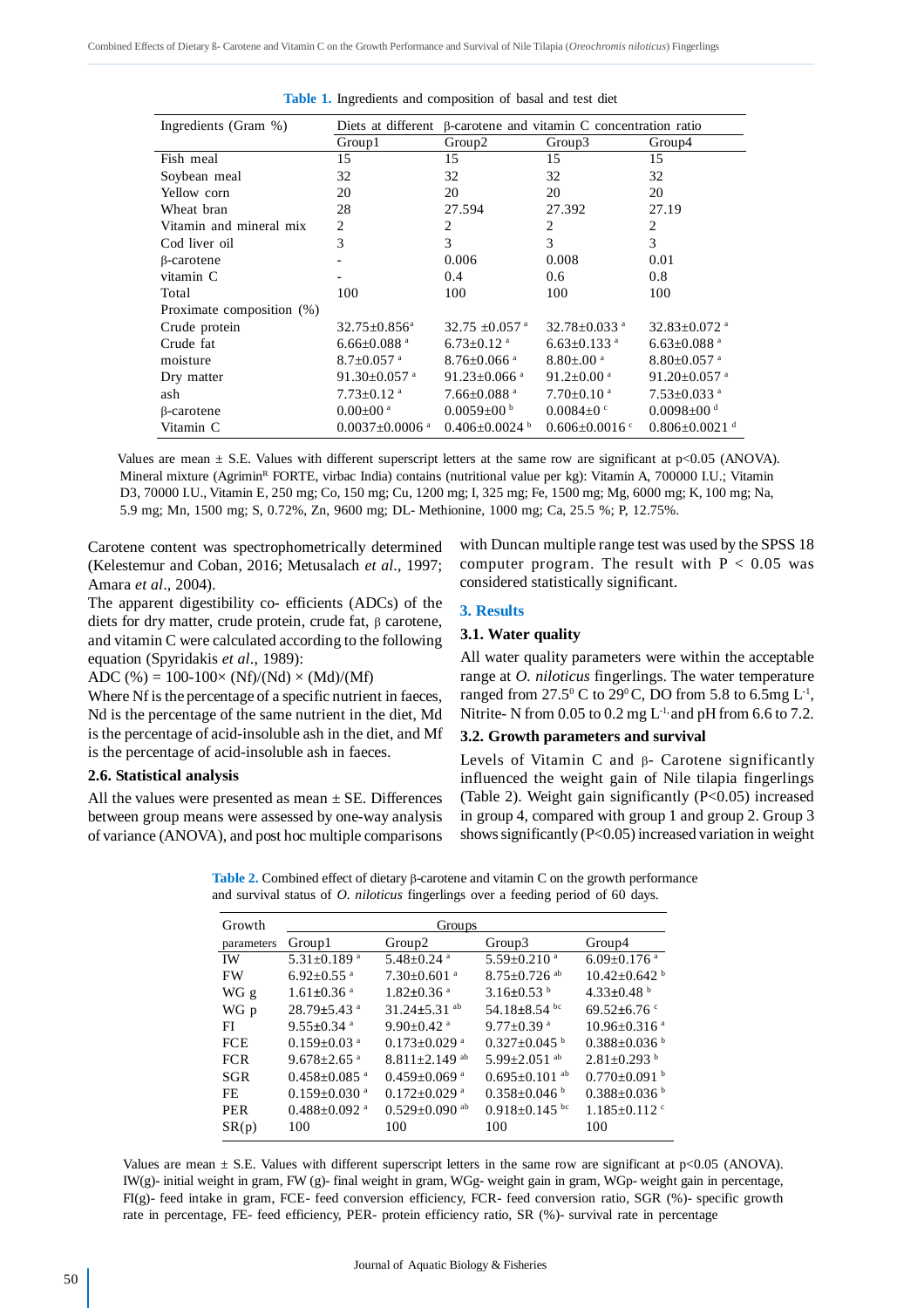**Table 3.** Combined effect of dietary B-carotene and vitamin C on nutrient digestibility of *O. niloticus* fingerlings over a feeding period of 60 days

| Groups  | Apparent digestibility co- efficient (%) |                                |                                |                             |                             |  |  |
|---------|------------------------------------------|--------------------------------|--------------------------------|-----------------------------|-----------------------------|--|--|
|         | Crude protein                            | Crude fat                      | Dry matter                     | β-carotene                  | Vitamin C                   |  |  |
| Group 1 | $82.96 \pm 0.07$ <sup>a</sup>            | $90.71 \pm 0.379$ <sup>a</sup> | $78.35 \pm 0.094$ <sup>a</sup> | 000 <sup>a</sup>            | $91.23 + 2.35$ <sup>a</sup> |  |  |
| Group 2 | $83.03 \pm 0.34$ a                       | $91.076 + 0.234$ <sup>a</sup>  | $78.623 + 0.474$ <sup>a</sup>  | 39.58+2.98 $^{\rm b}$       | $94.00 \pm 0.15$ a          |  |  |
| Group 3 | $83.99 \pm 0.130^{ab}$                   | $92.823 \pm 0.486^b$           | $79.523 + 0.546^a$             | $43.85 + 3.56$ b            | $94.00 \pm 0.22$ a          |  |  |
| Group 4 | $84.27 \pm 0.370^{\circ}$                | 93.35 $\pm$ 0.196 <sup>b</sup> | 79.756±0.283 <sup>a</sup>      | $46.21 + 1.33$ <sup>b</sup> | 94.42 $\pm$ 0.28 $^{\rm a}$ |  |  |

Values are mean  $\pm$  S.E. Values with different superscript letters in the same column are significant at p<0.05 (ANOVA).

gain compared with group 1, but group 2 did not show significant (P>0.05) variation from group 1. The highest feed intake (FI) was observed in group 4. Feed conversion efficiency (FCE) shows a significant ( $P<0.05$ ) increasing rate in group 3 and group 4 compared with groups 1 and group 2 but group 2 did not show significant (P>0.05) variation from group 1. Feed conversion ratio (FCR) was significantly  $(P<0.05)$  lower in group 4 than in group 1 but group 2 and group 3 did not show significant (P>0.05) variation from group 1. The specific growth rate (SGR) of group 4 shows a significant  $(P<0.05)$  increasing variation compared with group 1 and group 2, but group 2 and group 3 did not show a significant (P>0.05) increase compared with group 1. The values of feed efficiency (FE) in group 3 and group 4 show the highest significant (P<0.05) increasing variation compared with group 1 and group 2 but group 2 did not show significant  $(P<0.05)$ variation than group 1. Protein efficiency ratio (PER) shows a significant  $(P<0.05)$  increasing trend in group 3 and group 4 compared with group 1, but group 2 did not show significant (P>0.05) variation from group1. Mortality was nil during the experimental period.

#### **3.3. Nutrient digestibility**

As shown in Table 3, the values of apparent digestibility co-efficiency for crude protein is significantly  $(P<0.05)$ increased in group 4 compared with group 1 and group 2. Group 2 and group 3 did not show significant (P>0.05) variation in apparent digestibility co-efficiency for crude protein from group 1. In apparent digestibility, coefficiency for crude fat shows a significant  $(P<0.05)$ increasing variation in group 3 and group 4 compared with group 1 and group 2 ( $P<0.05$ ), but group 2 did not show significant  $(P>0.05)$  variation from group 1. The digestibility value of dry matter did not significantly (P>0.05) differ among dietary treatments. However, it showed an increasing trend with increased concentration of dietary  $\beta$  carotene and vitamin C compared with the group1. Digestibility of  $\beta$  carotene is significantly (P<0.05) increased in all vitamins treated group compared with group 1 ( $P<0.05$ ). The digestibility value of vitamin C shows an optimum range in all dietary treatments.

#### **3.4. Whole-body composition**

The values of crude protein, crude fat, dry matter, ash, and moisture contents of the fish did not significantly (P>0.05) vary across all dietary treatments (Table 4).

#### **4. Discussion**

 $\beta$ - Carotene, a dimer of vitamin A, is another neutraceutical of interest that has been shown to increase the growth rate in Nile tilapia (Hu *et al*., 2006). Essential to the proper development and health of fish, vitamin A is a proven requirement for maintaining vital functions, including growth, normal vision, and epithelial cell differentiation (Olson 1991). Also, Nile tilapia has been shown to possess the ability to bio transform  $\beta$ - Carotene to vitamin A by a reduction reaction (Katsuyama and Matsuno, 1988). Dietary vitamin C is essential for normal growth and physiological functions in most fishes (Sakai, 1999). Dietary vitamin C can also improve fish growth performance (Al-Amoudi *et al*., 1992; Li *et al*., 1998). In the present study, our findings suggested *Oreochromis*  $niloticus$  fingerlings fed with a diet containing  $\beta$ - Carotene and vitamin C at the concentration rate of 80 mg/ kg- $6000$  mg/kg and  $100$  mg/kg -  $8000$  mg/kg shows highest significance (P<0.05) weight gain. Mustafa *et al*., 2013, observed similar results. Who studied the effect of phosphatidal choline and  $\beta$ - Carotene on juvenile Nile tilapia, *Oreochromis niloticus*. Similarly, vitamin A has been shown to increase growth rates in tilapia (Hu *et al*., 2006). That links carotenoids to growth enhancement in Atlantic salmon fry (*Salmo salar*) or the improvement of survival rate in kuruma prawn (*P. japonicus*) (Chien and Jeng, 1992). The highest values were obtained on FCE, FCR, SGR, PER, and FE in fish fed with a diet containing 100 mg/ kg  $\beta$ - Carotene - 8000 mg/ kg vitamins, Kelestemur and Coban, 2016., supported this result. Who studied the effect of the  $\beta$ - Carotene on the growth performance and skin pigmentation of rainbow trout and the result found that fish fed with  $\beta$ - Carotene carotene supplemented diet shows the highest value in weight gain, SGR, and survival. They also revealed that apparent digestibility co-efficiency of crude protein is significantly

Table 4. Combined effect of dietary  $\beta$ -carotene and vitamin C on whole body composition of *O. niloticus* fingerlings over a feeding period of 60 days

| Groups | Whole body composition                      |  |  |                                                                                                                                                               |     |  |  |  |
|--------|---------------------------------------------|--|--|---------------------------------------------------------------------------------------------------------------------------------------------------------------|-----|--|--|--|
|        | Crude protein Crude fat Moisture Dry matter |  |  |                                                                                                                                                               | Ash |  |  |  |
|        |                                             |  |  | Group 1 $13.07\pm0.07^{\circ}$ $8.93\pm0.218^{\circ}$ $72.43\pm0.39^{\circ}$ $27.56\pm0.300^{\circ}$ $4.97\pm0.01^{\circ}$                                    |     |  |  |  |
|        |                                             |  |  | Group 2 $13.29 \pm 0.44$ <sup>a</sup> $8.10 \pm 0.20$ <sup>a</sup> $72.62 \pm 0.34$ <sup>a</sup> $27.37 \pm 0.346$ <sup>a</sup> $4.77 \pm 0.12$ <sup>a</sup>  |     |  |  |  |
|        |                                             |  |  | Group 3 13.36±0.46 <sup>a</sup> 8.73±0.185 <sup>a</sup> 72.56±0.47 <sup>a</sup> 27.44±0.470 <sup>a</sup> 4.56±0.29 <sup>a</sup>                               |     |  |  |  |
|        |                                             |  |  | Group 4 13.28 $\pm$ 0.26 <sup>a</sup> 8.66 $\pm$ 0.578 <sup>a</sup> 72.39 $\pm$ 0.38 <sup>a</sup> 27.61 $\pm$ 0.383 <sup>a</sup> 4.74 $\pm$ 0.16 <sup>a</sup> |     |  |  |  |

Values are mean  $\pm$  S.E. Values with different superscript letters in the same column are significant at p<0.05 (ANOVA).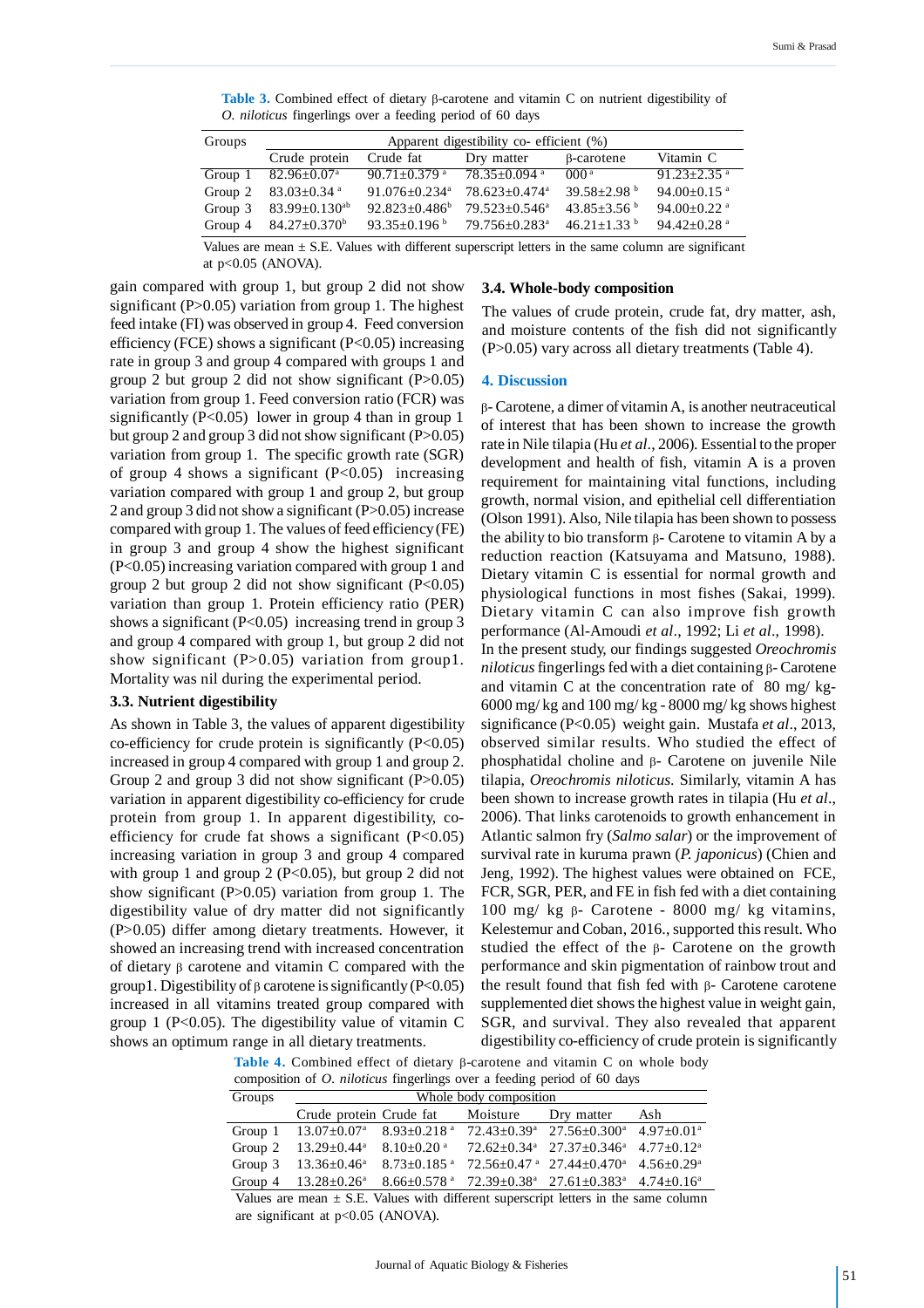higher in  $\beta$ - Carotene supplemented fish compared with fish fed without  $\beta$ - Carotene. However, the digestibility value of crude fat did not differ. But in our findings, the digestibility value of crude protein and crude fat higher in fish treated with  $\beta$ - Carotene and vitamin C; this groups also shows the highest nutrient digestibility in vitamin C and  $\beta$ - Carotene

Specific growth rate (SGR) is a reflection of the health status of fish. In this study, the fish group fed with  $\beta$ -Carotene 100mg/kg and vitamin C 8000 mg/kg showed a significant increase in SGR than the control group. This result is supported by Ibrahim *et al*. (2010), who studied the effect of dietary vitamin C and inulin in *O. niloticus*, which recorded the highest growth rate in the vitamin C supplemented group compared with the control group. These results are also supported by Kumari and Sahoo (2005). They determined the effects of high dietary ascorbic acid (vitamin C) on Asian catfish growth (*Clarias batrachus*). Their findings support the beneficial role of ascorbic acids as a growth promoter at the rate of 500mg/ kg diet for a period of 4weeks in catfish farming rather than higher concentrations and more extended periods. Tewary and Patra (2015) found that Indian major carp, rohu (*Labeo rohita*), fed a Vitamin C-supplemented diet, showed a higher specific growth rate  $(SGR)$   $\beta$ - Carotene upto1000 mg/kg compared with control fish. However, SGR data of group 4 showed significantly higher  $(P<0.05)$ than the control group. Feed intake was the highest in tilapia fed with  $\beta$ - Carotene 100mg/kg and vitamin C 8000 mg/kg supplemented diets, indicating that the nutrients were more efficiently used for growth performance. The WG and SGR of the tilapia increased, whereas the FCR decreased as the dietary  $\beta$ - Carotene and vitamin C levels increased. The results of vitamin C results were in accordance with (Kumari and Sahoo, 2005., Lovell, 1991), who determined the effects of high dietary ascorbic acid (Vitamin C) on Asian catfish growth (*Clarias batrachus*), their findings support the beneficial role of ascorbic acid as a growth.

 In this study, apparent digestibility co-efficiency of crude fat shows a significant  $(P<0.05)$  increasing variation in the fish group fed with diet contain  $\beta$  Carotene 80mg/kg -Vitamin C 6000 mg/kg and diet  $\beta$  Carotene 100mg/kg -Vitamin C 8000 mg/kg, which means that increasing concentration of dietary  $\beta$ - Carotene and vitamin C led to increasing ADC of fat levels. Apparent digestibility coefficiency of the crude protein shows only an increasing trend in the fish group fed with diet contain  $\beta$  Carotene 80mg/kg - Vitamin C 6000 mg/kg compared with the control group but shows significant  $(P<0.05)$  increase in the group fed with diet containing  $\beta$  Carotene 100mg/kg -Vitamin C 8000 mg/kg compared with the control group. These results conform with Lara, 2003. His study revealed that the better digestibility obtained with the addition of probiotics is improved diet and protein digestibility, which may, in turn, explain the better growth and feed efficiency noticed with the supplemented diet. Digestibility of  $\beta$ -Carotene shows an increasing trend in increasing the concentration of  $\beta$ - Carotene in feed and digestibility value of vitamin C shows optimum range all dietary treatment indicate that maximum absorption of vitamin C. Dietary vitamin C is essential for normal growth and physiological functions in most fishes (Sakai, 1999). The fact that teleost fish lack the enzyme responsible for the endogenous synthesis of ascorbic acid made it of premium importance (Roy and Guma, 1958; NRC, 1993). However, fish growth is the most flexible and is one of the complex activities. It denotes the net outcome of a series of biological factors that begin with food

The present results revealed that the combination of  $\beta$ -Carotene and vitamin C as a feed additive for Nile tilapia is recommended to stimulate productive growth performance and nutrient utilization. Further research is still needed to detect the mode of action of these vitamins on tilapia digestibility. Another possible explanation for increased growth performance with added vitamins is the improvement in digestibility, which may, in turn, explain the better growth and feed efficiency observed with the supplemented diets. Proximate composition analysis of whole body of fish in all dietary treatments did not show a significant difference.

As the demand for fish increases, heterogeneity of species in aquaculture by including more species for increasing production levels has become necessary. The introduction of tilapia in our culture systems is preferable because it represents a lower level in the food chain and, thus, its culture will be economical and eco-friendly. Several authors suggest that the addition of supplementary feeds may lead to increased size variation by increasing competition for feed, especially if the feed is given at a central feeding point (Grant, 1993; Alanara, 1996; Doupe and Lymbery, 2003; Rutten *et al*., 2005). Meanwhile, Vitamin C is cheap and showed promising results regarding growth and survival and enhanced disease resistance in Nile tilapia (Ibrahim *et al*., 2010). These data collectively suggest that the addition of Vitamin C and  $\beta$ -carotene to the commercially available basal diet used in this study can be used in tilapia aquaculture to enhance fish growth. This information can also help producers of commercial feed in improving feed composition.

#### **5. Conclusion**

In conclusion, our findings suggest that a combination of vitamins at the concentration of 80 mg/kg  $\beta$  carotene- 6000 mg/kg vitamin C and 100 mg/kg  $\beta$  carotene- 8000 mg/kg vitamin C can be used as an effective growth promoter in *Oreochromis niloticus* fingerling's fish feed. Increasing the concentration of  $\beta$  carotene and vitamin C in the diet will also increase the nutrient digestibility of crude fat and crude protein that will also increase the fish's growth. However, only supplementation levels of 100 mg/kg  $\beta$ carotene-8000 mg/kg Vitamin C shows optimum growth for *O.niloticus* fingerlings. In addition, these growth promoters are locally available at much lower prices in the local market. So the use of these vitamins could be the possible strategy for better growth of fishes in the aquaculture industry. Further research will be needed to scrutinize the effects of these vitamins in other fishes and apply different combinations of vitamins in diets on large sizes of fish under field conditions.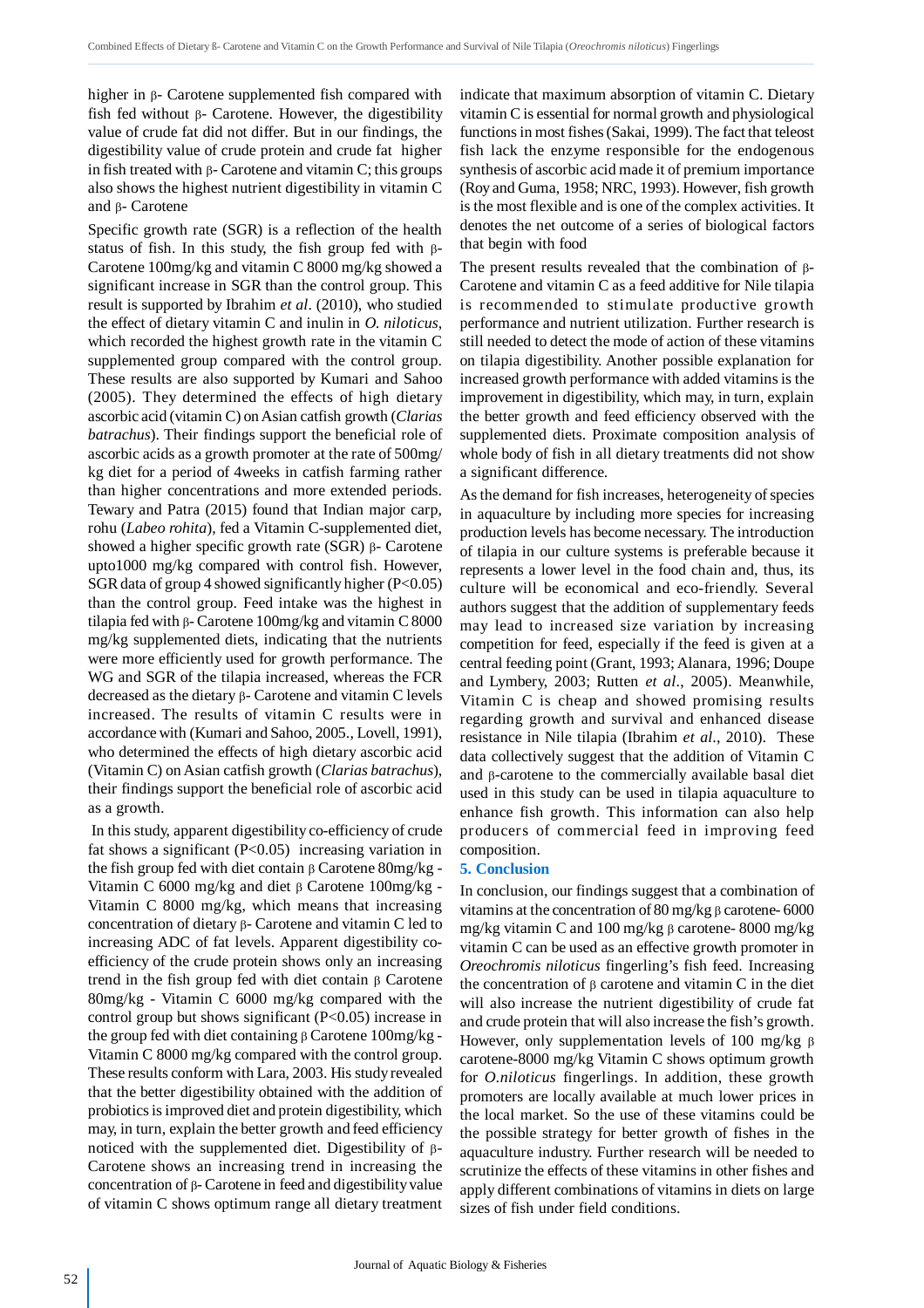#### **Acknowledgements**

The financial support produced by the Government of Kerala, India, for our experimental research in the

laboratory is greatly acknowledged. The authors wish to thank the Department of Zoology, University of Kerala, Thiruvananthapuram, for providing their technical facilities.

#### **6. References**

- Al-Amoudi, M.M., El-Nakkadi, A.M.N. and El-Nouman, B.M. 1992. Evaluation of optimum dietary requirement of vitamin C for the growth of *Oreochromis spilurus* fingerlings in water from the Red Sea. *Aquaculture.*, 105, 165–173.
- Alanara, A., 1996. The use of self-feeders in rainbow trout Oncorhynchus mykiss production. *Aquaculture.,* 145, 1–20.
- Amara, E.C, Kiron, V., Satoha, S. and Watanabe, T. 2004. Enhancement of innate immunity in rainbow trout (*Oncorhynchus*
- *mykiss*, Walbaum) associated with dietary intake of carotenoids from natural products. *Fish Shellfish Immunol*., 16: 527-537. AOAC. 1995. Association of Official Analytical Chemists. In: Cunniff, P.A. (Eds), Official Methods of Analysis 16th edn. AOAC International, Arlington, VA, USA.
- APHA and AWWA, 1985. Standard Methods for Examination of Water and Wastewater. 16th American Public, Health Association, Washigton, DC.
- Chatterjee, I. B. 1973. Vitamin-C synthesis in animals: evolutionary trend. *Sci. Cult.*, 210–211.
- Chien, Y.H. and Jeng, S.C. 1992. Pigmentation of kuruma prawn, Penaeus japonicus Bate, by various pigment sources and levels and feeding regimes. *Aquaculture*.,102: 333-346.
- Doupe, R.G.and Lymbery, A.J. 2003. Toward the genetic improvement of feed conversion efficiency in fish. *J. World Aquac. Soc*. 245–254.
- Eknath, A.E. and Hulata, G. 2009. Use and exchange of genetic resources of Nile tilapia (*Oreochromis niloticus*). *Rev Aquac*., 1: 197-213.
- Fitzsimmons, K. 2010. Potential to increase global tilapia production. Presented at the global outlook for aquaculture leadership, Kuala Lumpur. Aquaculture Leadership, 2010 August 28, Kuala Lumpur.
- Food and Agriculture Organization of the United Nations (FAO). 2012. The State of World Fisheries and Aquaculture. FAO, Rome.
- Goodwin, T.W. 1984. *The biochemistry of the carotenoids*. Volume II Animals;Chapman and Hall (eds). New York, NY, USA.
- Gouillou-Coustans, M.F., Bergot, P. and Kaushik, S.J. 1998. Dietary ascorbic acid needs of common carp (*Cyprinus carpio*) larvae. *Aquaculture*, 161: 453-461.
- Grant, J.W.A., 1993. Whether or not to defend? The influence of resource distribution. *Mar. Behav. Physiol*. 23: 137–153.
- Hu, C.J., Chen, S.M., Pan, C.H. and Huang, H.C. 2006. Effects of dietary vitamin A or  $\beta$ -carotene concentrations on growth of juvenile Nile hybrid tilapia, *Oreochromis niloticus x O. aureus. Aquacult.*, 253: 602–607.
- Ibrahem, M.D, Fathi, M., Mesalhy, S. and Abd El-Aty, A.M. 2010. Effect of dietary supplementation of inulin and vitamin C on the growth, hematology,innate immunity, and resistance of Nile tilapia (*Oreochromi niloticus*). *Fish Shellfish Immunol*., 29: 241e 246.
- Kapur, A., Haskovic, A., Copra-Janicijevic, A., Klepo, L., Topcagic, A., Tahirovic, I. and Sofic, E. 2012. Spectrophotometric analysis of total ascorbic acid contetnt in various fruits and vegetables. *Bulletin of the Chemists and Technologistsof Bosnia and Herzegovina*, 38: 39-42.
- Katsuyama, M. and Matsuno, T. 1988. Carotenoid and Vitamin A, and metabolism of carotenoids,  $\beta$ -carotene, canthaxanthin, zeaxanthin, lutein, and tunaxanthin in tilapia (*Tilapia nilotica*). *Comp. Biochem. Physiol*., 90B: 131–139.
- Kelestemur and Coban. 2016. Effects of The  $\beta$ -Carotene on the Growth Performance and Skin Pigmentation of Rainbow Trout (*Oncorhynchus mykiss*, W. 1792). *J Fisheries Live st Prod*, 4: 1.
- Kumari. J. and Sahoo P.K. 2005. High dietary vitamin C affects growth, non-specific immune responses and disease resistance in Asian catfish, *Clarias batrachus*. *Mol Cell Bio chem*., 280 (1e2): 25e33.
- Li, M.H., Wise, D.J. and Robinson, E.H. 1998. Effect of dietary vitamin C on weight gain, tissue ascorbate concentration, stress response, and disease resistance of channel catfish, Ictalurus punctatus. *J. World Aquacult. Soc*., 29: 1–8.
- Lim, C. and Lovell, R.T. 1978. Pathology of vitamin C deficiency syndrome in channel catfish. *JNutr*., 108: 1137e41.
- Lovell, R.T. 1991. Nutrition of aquaculture species. *J Anim Sci.,* 69:4193e200.
- Menaga, M. and Fitzsimmons, K. 2017. Growth of the Tilapia Industry in India. world aquaculture, 48(3): 49-52.
- Metusalach, J., Brown, A. and Shahidi, F. 1997. Effects of stocking density on colour characteristics and deposition of carotenoids in cultured arctic charr (Salvelinus alpinus). *Food Chem*., 59: 107-114.
- Mohan, C.V. and Sorgeloos, P. 2010. (eds). Farming the Waters for People and Food*.* Proceedings of the Global Conference on Aquaculture Phuket, Thailand. FAO, Rome and NACA, Bangkok. 22–25 September 2010. pp: 705-717.
- Mustafa, A. Randolph, L. and Dhawale, S. 2011. Effect of Phosphatidylcholine and Beta-Carotene Supplementation on Growth and Immune Response of Nile Tilapia, *Oreochromisniloticus*, in Cool Water.*J Appl Aquaculture.*, 23:136–146.
- Mustafa, A., Randolph, L. Dhawale, S. 2013.Effects of Nutritional Supplements Phosphatidylcholine and Beta-Carotene on Growth and Selected Stress and Immune Parameters in Nile Tilapia, *Oreochromis Niloticus* (L*.). Advances in Zoology and Botany*, 1(3): 57-61.
- National Fisheries Development Board (NFDB). 2020. India's Blue Economy net getting bigger! Country ranks third in fisheries and second in aquaculture. India.
- National Research Council (NRC). 1993. *Nutrient requirements of fish*. National polyphosphate (AsPP) as a dietary ascorbicacid source for channel catfish. Washington, DC: Academy Press.
- Olson, J.A. 1991. Vitamin A. In *The handbook of vitamins*, Zempleni, J., Rucker, R.B., Suttie, J.W. and McCormick, D.B.(eds). New York: Marcel Dekker, 1–59.
- Roy, R.N. and Guma B.C. 1958. Species difference in regard to the biosynthesis of ascorbic acid. Nature (Lond.);182: 319- 20.